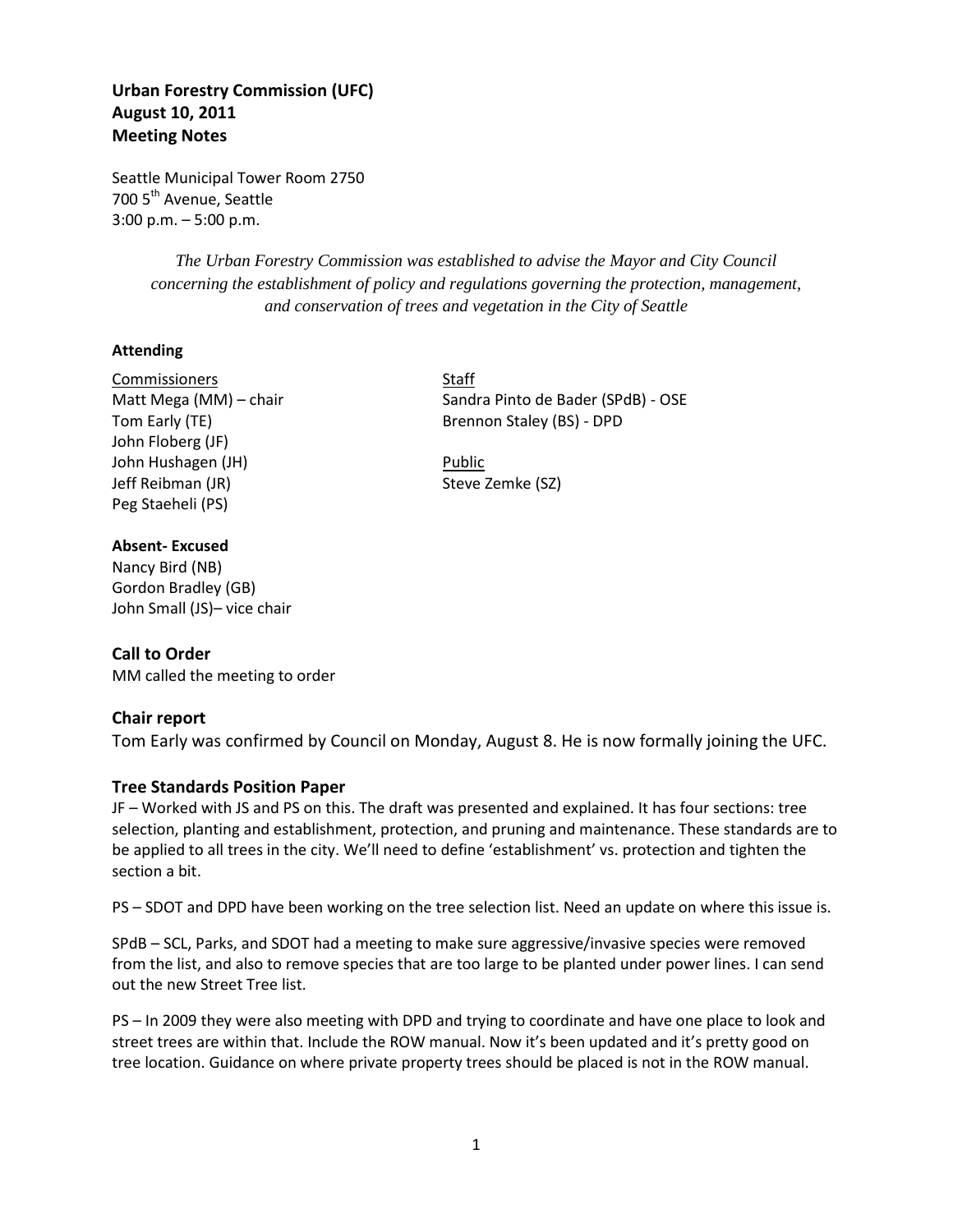BS – the Green Factor doesn't regulate location of trees in the ROW.

JF – does the ROW Manual cover all issues relating to borders and … because they are not all RO W issues.

PS – they don't cover private property

JF – this is the basis, the ROW manual, but maybe we can add to it? The UFC is trying to make one list.

BS – I think we have only one list, trees used for the Green Factor and Street Trees but we don't regulate the location for planting trees is private property at all. We do regulate how trees interface with the ROW.

PS – I think a lot of it is information. If my tree infringes on the ROW it's clear what happens there. Generally there not enough information. It's not intuitive for planting trees. The public tends to plant trees to close to things.

TE – it would help if the list were to include general tree size next to the species on the list.

BS – the current list has that information already. It's categorized by size.

JR – is there any footnote section to the list with additional information.

BS – the last column is a comment section

JF – we need to give the list a title that would encompass all trees and be easy to find

PS – I will look at it as a resident instead of as a professional.

MM – maybe have another piece to be written specifically for the home owner.

JR – if you go to Google and look for 'planting trees in Seattle' you do find information

JF – Everybody talks about what should be done but not what shouldn't be done. Do we need to include in here? Or is it already covered by following the standards?

JH – Could include after bullet 2 i) do not plant tall trees under power lines. Include a horizontal distance instead of a vertical distance

PS – that's well covered in the ROW manual in detail and spec and in the tree list

TE – Dream out what you are going to end up with. It's important for people to visualize how big a tree is going to get and think about whether this is the right spot.

JH – I tell people to think 40 years down the road. MM – maybe be added to the introductory paragraph.

JF – can people visualize that?

TE – they could get a helium balloon and figure out what the mature height of the tree looks like. It would be a healthy reminder.

JF – we need to conceptually frame all of this

JR – include a bullet point under tree selection include something considering 40 years down the line.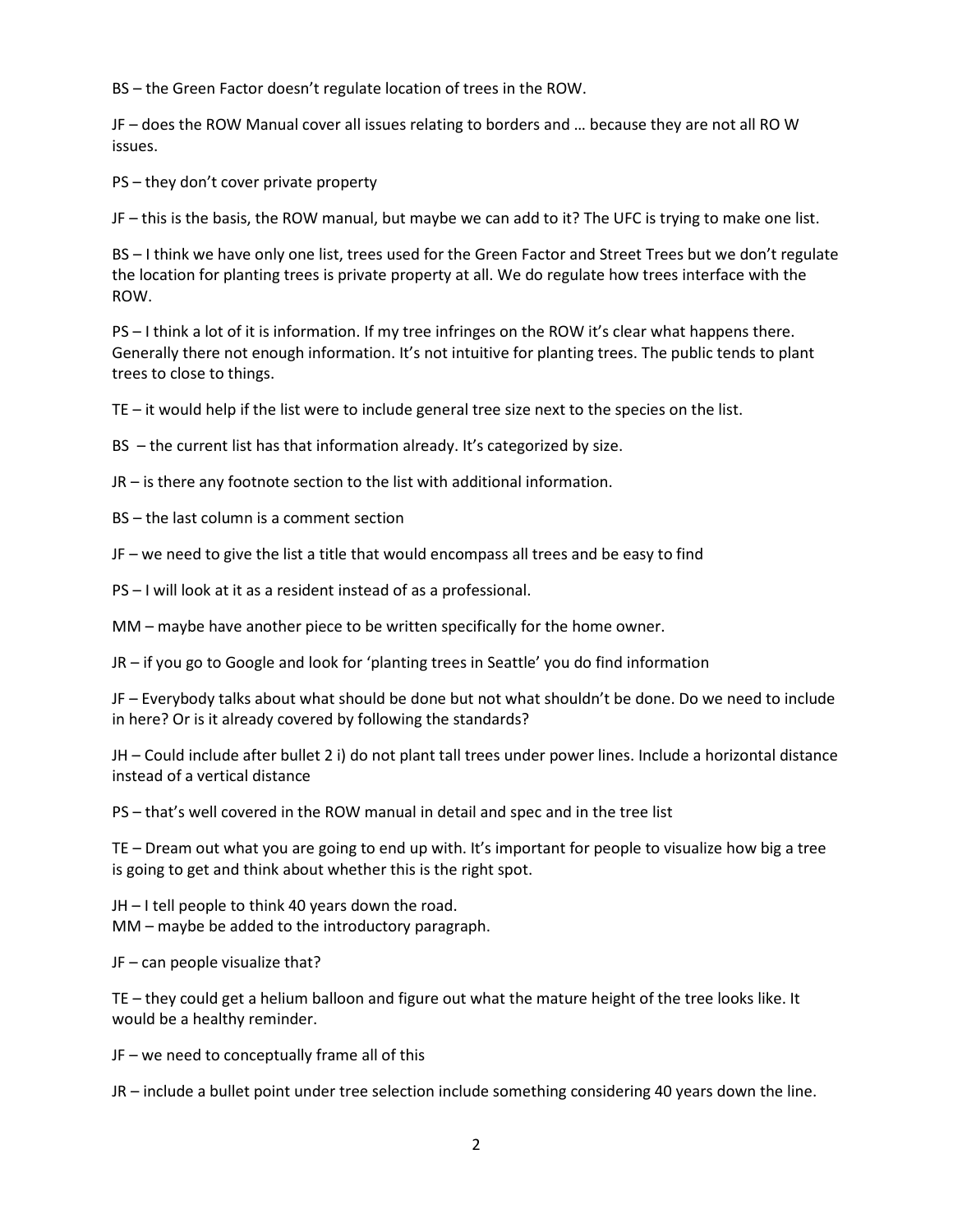SPdB – maybe include considering competing uses?

PS – We need to figure out how to encourage private planting in private property. When I tag 'how do I plant a tree in Seattle' I'm getting SDOT's list. I thought they were combining the list and the top was going to say Seattle and then go down to SDOT.

JF – there is a regulatory approach if the tree permit is implemented and then there is the Seattle reLeaf program encouraging people to plant trees.

MM – this would be part of the ordinance eventually, right?

JR – this document is not a public document, it's a position paper.

MM – I'm wondering if we need to have some bullets under it to talk about having one Seattle tree list. How do we incorporate it?

JR – I think this would go on the Outreach position paper

MM – we don't have it scheduled yet, we are supposed to discuss it.

JR – it's important to determine how we engage the public and submit information.

- JR include a city-wide list. I tested it. I get consistently the SDOT street tree list.
- JF a clearly accessible city-wide list
- MM we can get to it in the outreach paper
- JR maybe say something like 'to be guided by city combined tree resources'
- TE AINSI 300 standard
- JH this will not mean much for a home owner
- TE the standard has to be purchased.
- JR It's copyrighted and the City can't just put it up on their website

PS – There isn't anything in the code to say how you plant. There isn't guidance on the City side.

BS – there is a standard tree planting

PS – there is a gap there. On the outreach for homeowners side there is the OSE information and it needs to be linked. SDOT's site gets pulled very easily for people. Maybe SPU. The webmaster can use key words and it can be cleaner so people can find information easily.

JR – we should make available in an accessible form some guidance on these things. Not that we expect the homeowner to read AINSI 300.

PS- I don't think current DPD standards protect the root zone. We save the tree but then it's up to the design tree to protect the tree. It's not clear what happens after. SDOT said they try to prune street trees three times in their first ten years, and I don't remember writing a spec to that effect for trees not planted by SDOT. Some cities have a bonding to come back and do work on the trees.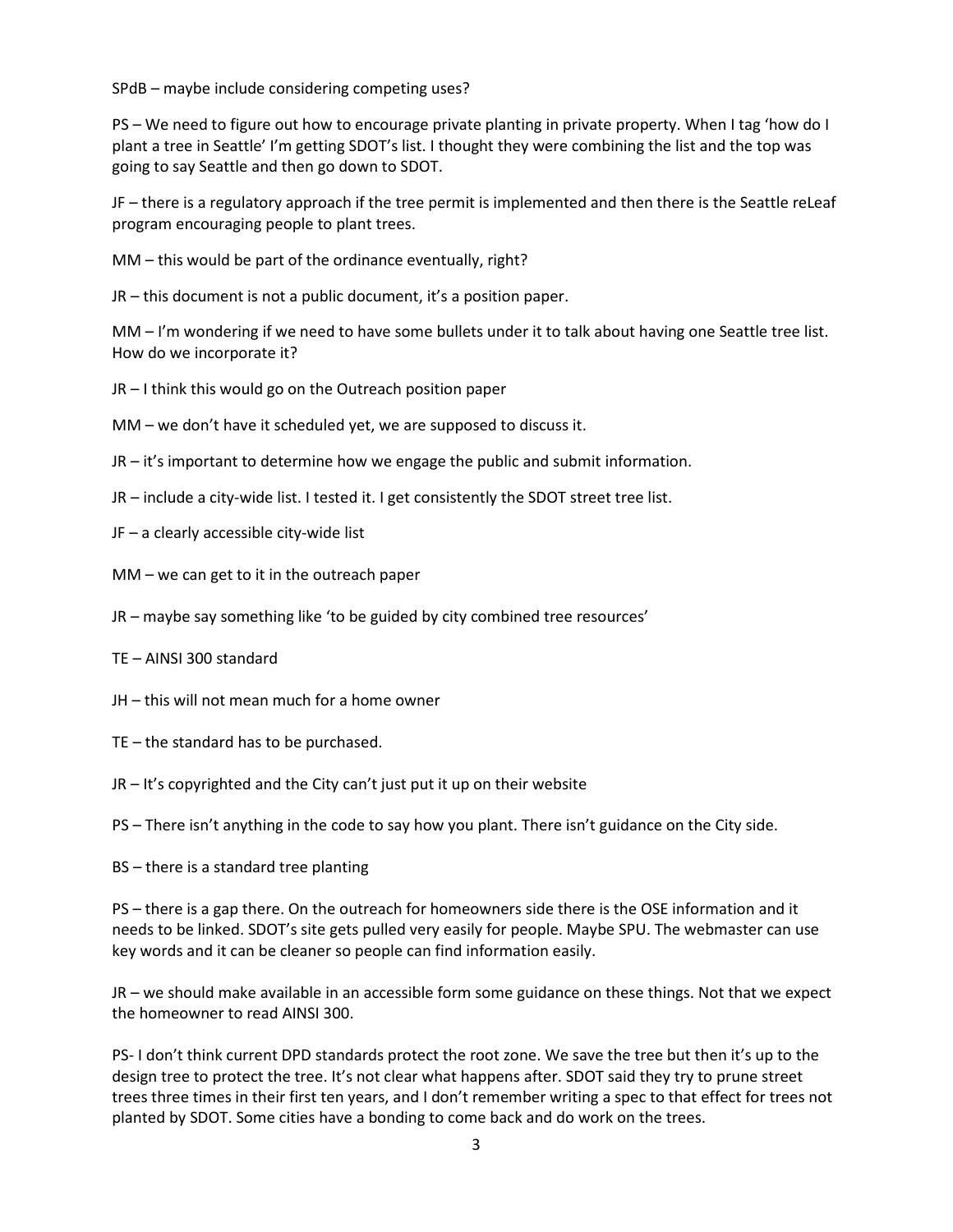JR – as a recommendation for pruning and maintenance some form of required bonding and follow up for trees planted in the ROW. This would not apply to trees on private property.

TE – nitty-gritty details, we might want to touch upon with the IDT

JF – the audience is City Council and Mayor and this might be too detailed for them?

JR – keep the same structure on our position papers, tag lines for decision makers and the bullet points are for department level and central staff. The position paper needs to be independent of the permit system. It should apply even if there is no permit system

MM – I agree, let's remove reference to a permit system

TE – these are standards that need to apply to all trees in Seattle

JR – it needs to be accessible to home owners

PS – I like the idea of staying a little bit high. Ultimately to get to 30% we'll need another incentive, such as drainage incentives. We need to focus on the early thing: tree selection, planting and establishment. What time period are we talking about for 'establishment' Best practices looks at 2-3 years. Most projects fall around three months. From the City's standpoint, in the context of the goal, we need to move to at least a year of establishment.

MM –I think we can be a bit flexible and look at it later on. I would say 1-3 years.

PS – if we do years, we'll have the ability to require pruning in those initial years.

MM – educate people on how to use gator bags. Any tree should be pruned three times the first ten years, is this for every tree or just for SDOT?

JH – every tree

TE – Up by the Roots uses cubic feet. Refer to soil volume (bullet 2) using cubic feet.

### **UW Innovation Zone letter draft – possible vote**

MM – GB sent the draft along and asked for us to discuss it. Wanted to build some bridges.

JF – A couple of comments: in the third paragraph, change enumerable to many. Change compliment to complement. Efforts have vs. has. Talk about trees that have died by removal?

MM – he is referencing trees that have been lost due to development

JF – if there was damage to trees due to the development. The next sentence could say 'we see your proposal as a way to replace trees lost to recent development in the U District and even to advance the City's efforts to increase tree canopy in Seattle. In the last paragraph talk about the realization of your innovation zone proposal, instead of the 'evolution.' That way you have the idea of replacement and adding to it.

The meeting had no quorum and waited for more commissioners to join the meeting in order to vote.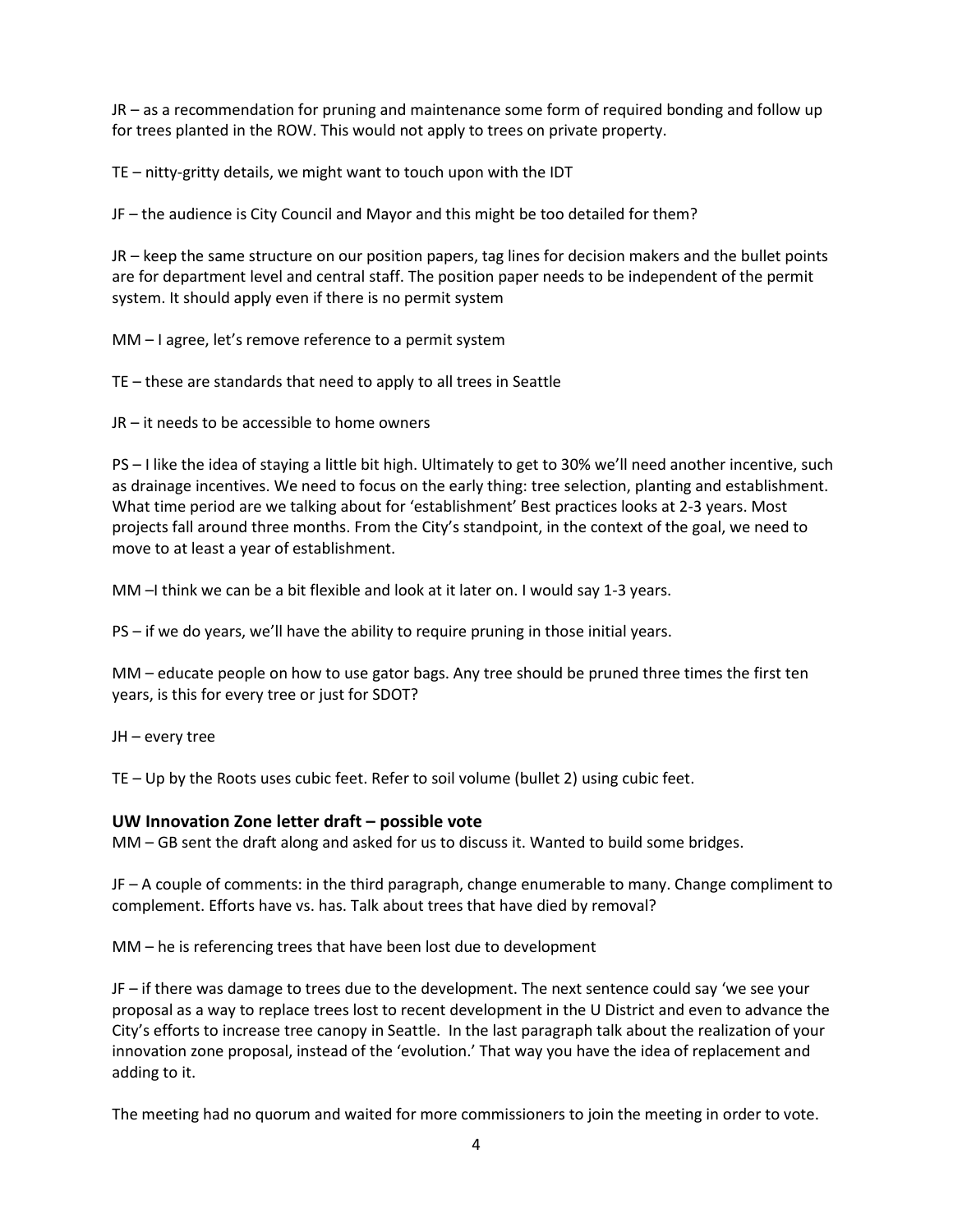JH – how long are we supposed to wait for quorum?

MM – my understanding is that the meeting can continue on without voting.

SPdB – there could be advancement of issues that then could be brought back at the next meeting for vote. I wanted to propose cc'ing City Council because the UW president actually briefed City Council and that was what prompted the article.

JF – I wondered if the meeting with Council was recorded

SPdB – yes, all meetings are. I will send out the link

Once JR joined the meeting the proposed amendments were read out loud and he was okay with the changes.

### **ACTION**: **A motion was made to approve the letter as amended. The motion was seconded and carried.**

### **UF IDT/UFC meeting agenda items**

JF – when is the meeting with the IDT?

SPdB – it's October 12 at Camp Long from 1:00 – 5:00 p.m. I will send a reminder.

TE – Is this the first joint UFC/IDT meeting?

SPdB – yes

MM – Part of the rationale to do this is to get everyone in the room and have a conversation and have work plan alignment and that sort of thing. Sandra and I met just before this meeting and I'm struggling with the fact that a lot of the agenda items we have thus far a too detailed. I would like to be more focused on the big picture. What can those big pictures might be. Maybe send out a couple of questions to the IDT as homework or background.

TE – the first meeting could be about relationship building. Four hours is not a long time to learn who these people are. The IDT is a group of City agencies that are working on UF issues. Maybe the UFC could be an objective third party to review issues and see if there is any assistance we can provide?

JF – find out what they are struggling with and offer help?

TE – being this the first meeting they might not shed light on all the issues… It might be as simple as asking them how the UFC can help.

MM – we have already met them. This is more of a coordination meeting. I like the idea of what the barriers and challenges are.

SPdB – read the proposed items for the agenda thus far:

- 1. Pruning standards for new trees both for City and developers
- 2. Development standards
- 3. SPU's overall tree role
- 4. Set backs from utilities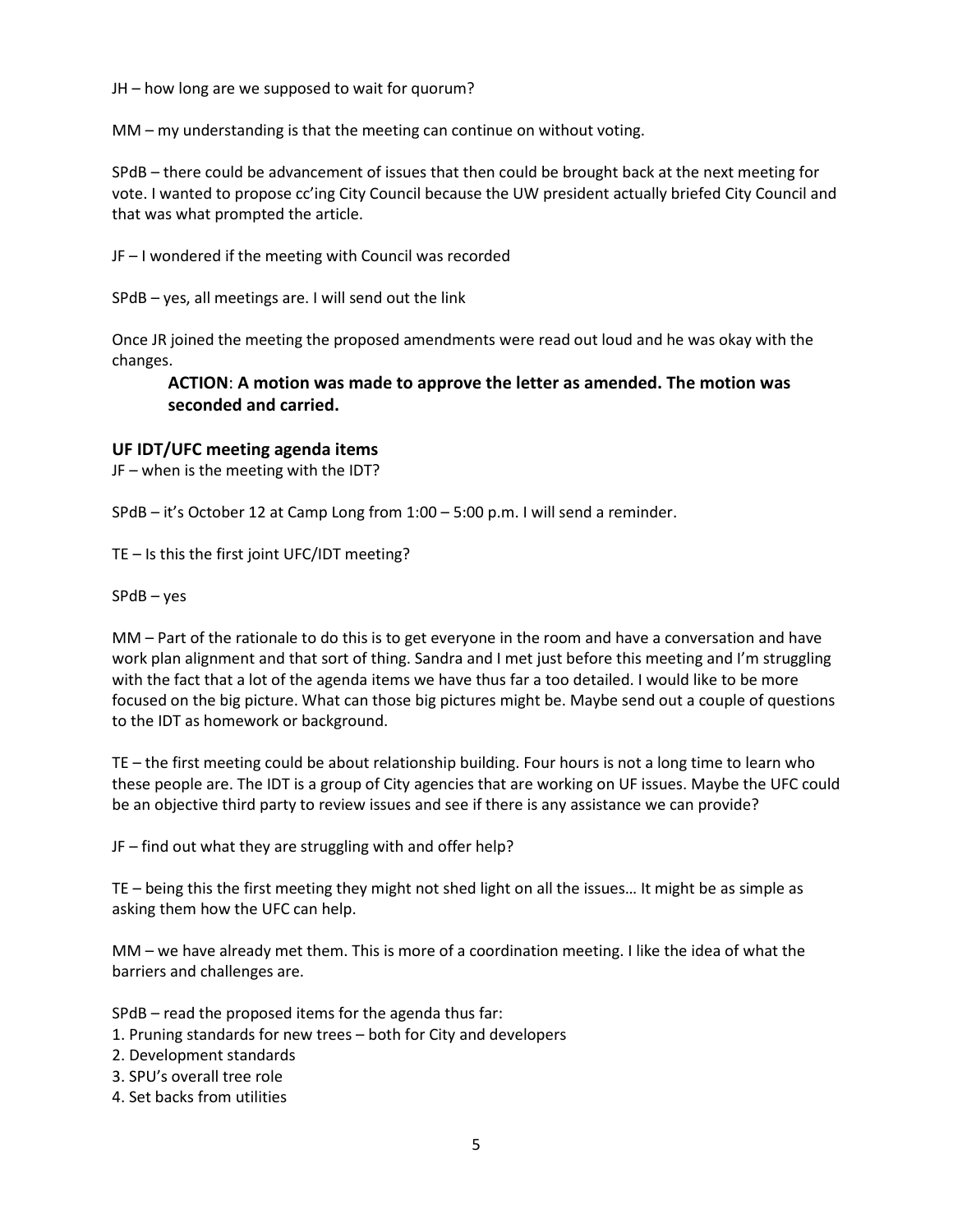5. Each department to present cost/benefit analysis of the urban forest to their organizations. What are their costs if canopy cover is 15% vs. 30%?

MM –my concern is going into that meeting and start talking about pruning standards or development standards.

JF – it's a bit in the weeds

JR – This might be something to address individually with different departments

JF – we talked about whether or not we can share a canopy goal. You were saying that getting into the numbers might be a bit much?

MM – maybe start meeting by solidifying canopy goal

 $JR - do$  we have a list of who is going to be representing the IDT

SPdB – I have a list of all members

JR – just a heads up on each department that is involved

JF – I couldn't find anything in the website for the IDT.

SPdB – There is no website. They used to be the Urban Forest Coalition and are the creators of the Urban Forest Management Plan

JR – I would like better understand who is representing the departments and for example, why the Zoo and not UW

SPdB – this is a group internal to the City. All departments that have tree management responsibilities are members of the IDT. I will send out a list of IDT members.

JR – Port of Seattle, is that City owned land?

SPdB – no is not. The IDT meets once a month to exchange information and properly coordinate

JF – DPD because they are part of the IDT they can determine what happens in commercial lands?

SPdB – they have a regulatory role

BS – DPD is the regulator

JH – how long has the IDT been meeting about these issues already?

BS – since 2005 prior to the creation of the UFMP

JH – six years later we are meeting to talk about issues. Why are we meeting with them? After six years they should know what they are doing? When are we involving other players, Feds, housing, core of Engineers, UW, community colleges and other mayor institutions? There is a lot of the urban forest that is in institutional land.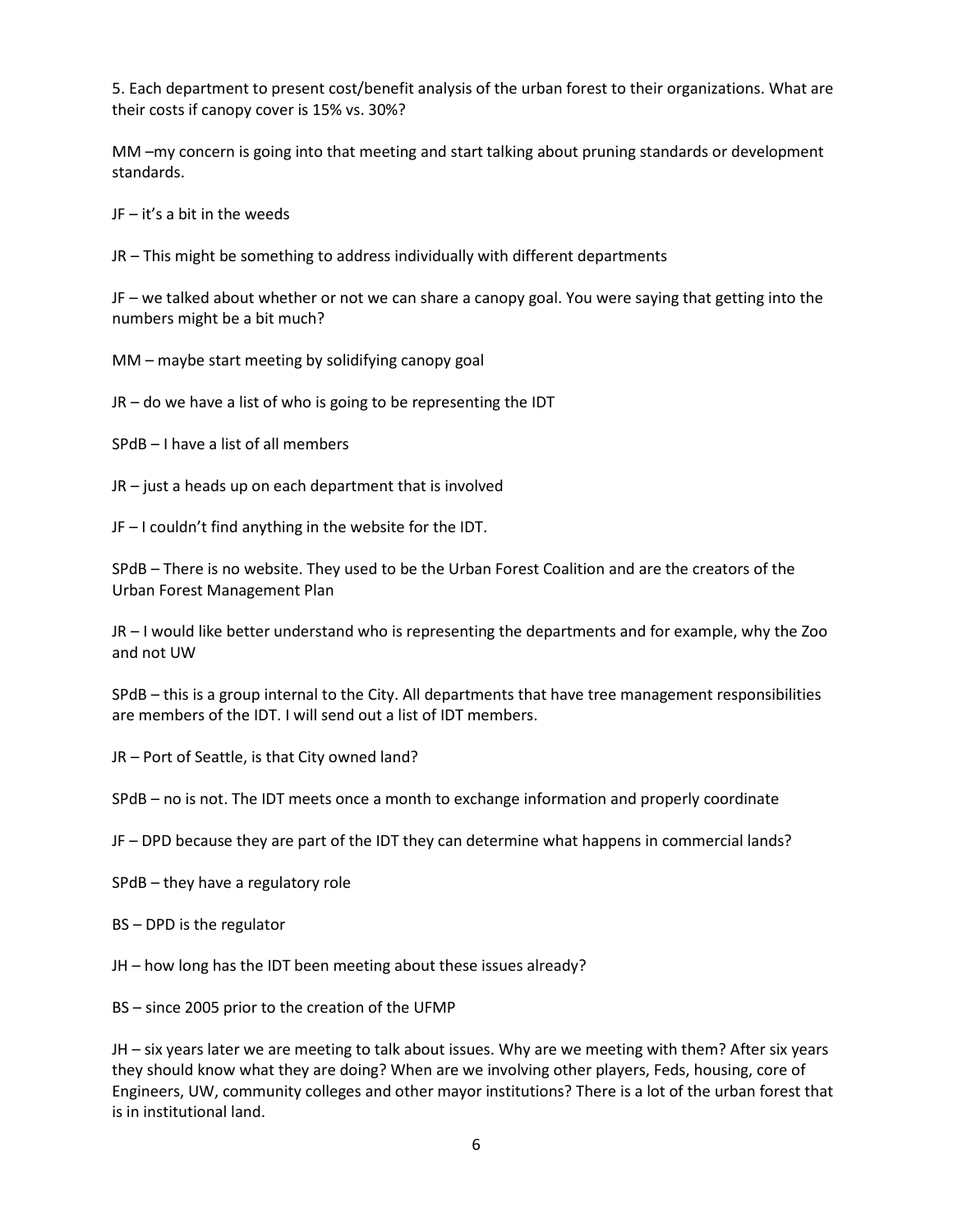MM – the UW and other players are not in charge of implementing the UFMP. We are meeting with the IDT to get to a point where we can look at the updated UFMP and see how those other players can influence it. DPD can create rules that UW has to follow. That's why it's premature to bring those other players to the meeting.

JR – there are jurisdictional nuances to that other are regulated

MM – this is a meeting for UFC to meet with the IDT in a more public setting. Getting a relationship established and common goals started and then involve some of those other players. It's a conversation on how the City directs them to implement the UFMP

JR – I would like to get out of the meeting a clearer understanding on how these departments are functioning in relationship to the UFMP. The functions and activities that they are actually carrying out.

JH – a lot of them react. The Zoo tends to react. City agencies react for the most part. SDOT prunes and plants, Parks prunes and plants, SCL prunes and everybody hates them. I spend part of every day defending SCL. Do you want power or do you want outages? At some point we have to get off the dime and stop talking to each other and start talking to other players or we'll get so far behind on the canopy goal.

MM – So John, you are saying you know how these departments work already?

JH – yes, because I work with them. Include in the agenda how can we get the rest of the players involved? How they view trees in relationship of their goals? What are the costs of managing the urban forest.

JF – how can we get the rest of the jurisdictions involved. We realize the urgency of this issue. How they view trees in light of their goals…

MM –maybe we can invite those other groups to UFC meeting?

JR – Parks has a proactive management plan, apparently the Zoo does too. It could be interesting as part of the UFMP update to look at the strategy of identifying large parcels. For those that are owned by the city management plans should be developed as examples, and for those now owned by the city and regulated by DPD see if management plans should be developed. That might be a way of putting this together under the umbrella of the UFMP.

MM – Agenda item at the IDT, how do we involve other players

JR – how do we have effective management of large parcels both private and public. Include the Port, or the Locks.

JH – Core of Engineers is cutting down trees at the cemetery. This group that is protecting herons is reaching out to UFC and we have no questions.

MM – our hands are tied. We can't force the feds to come and talk to us. We invited them in the past.

JH –the City of Seattle should have enough muscle and have a say when the UW removes many trees to expand the HUB.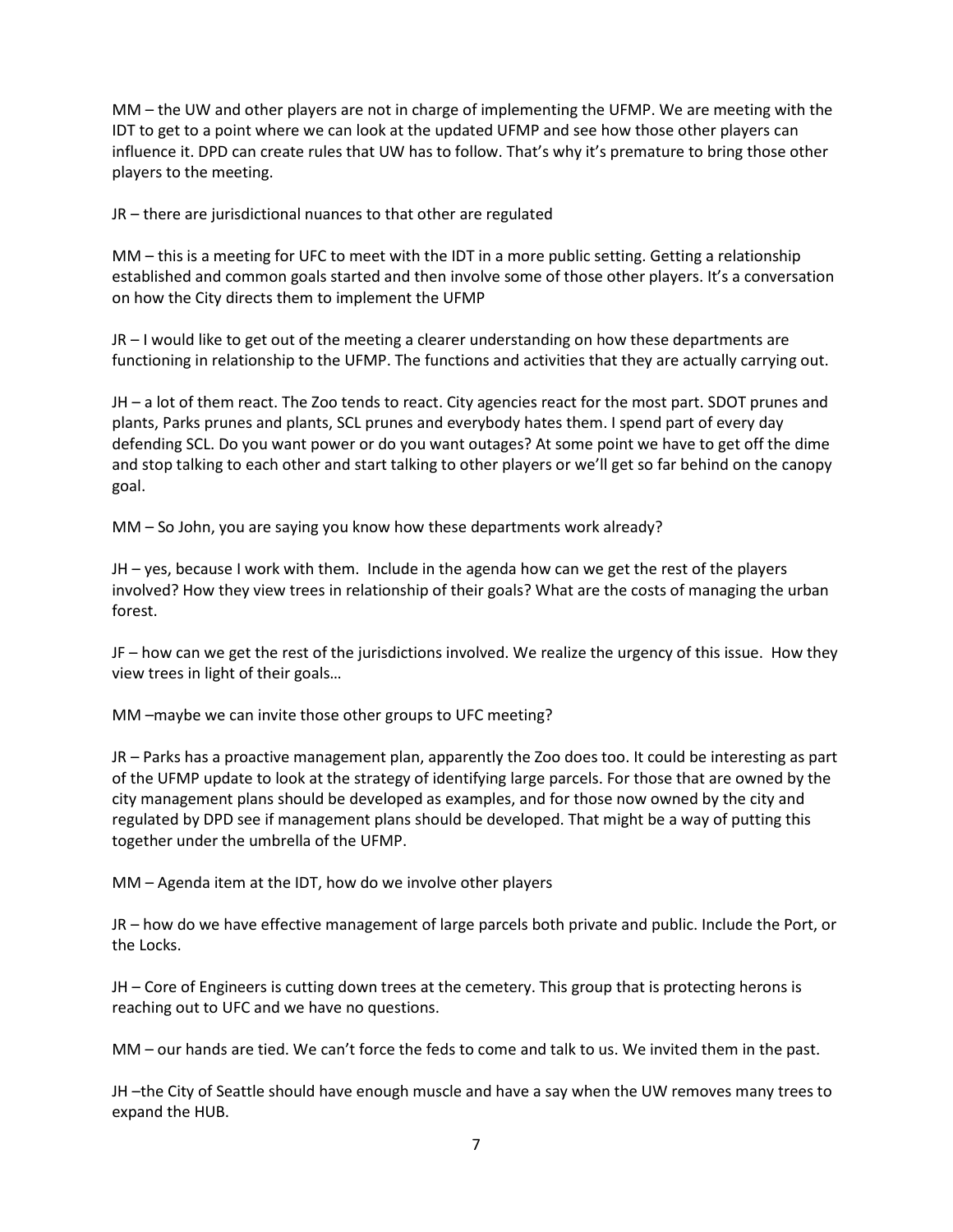MM – that's what Jeff was getting at with the management plans, that would intersect with institution overlays…

BS – Overlays are different from Major Institution overlay plans. They do have policies around trees, could become more robust.

MM – some of these major institution plans have goals and the details are worked out down the line. We need to intersect and add a percentage canopy cover to remain.

BS – it's possible.

JR – There is very little honey in the regulatory process. But there are tree giveaway programs that are currently targeting individual home owners. They are spending a large amount of resources trying to plant one tree. If you target major institutions you can plant many trees in one swoop.

JH – some institutions are doing a good job like Seattle University and Seattle Pacific University. We need to stroke those folks and ask them what the City could do to help.

JR – places to get conifers on the ground. When talking to Jana about her program there was so much time spent on the outreach getting people to accept the tree and that investment is pretty high. Put a bit of honey and tell institutions that if they put together a management plan they will qualify for a tree giveaway program.

SPdB – the reason why the Trees for Neighborhoods program is focusing on residential property is because that represents 67% of the land in the City. Institutional parcels represent 2% of the land in the City. As the program matures and we saturate the residential land use, then we can focus on other management units/land uses. Jana has been exploring opportunities to work with the School District and develop partnerships with other organizations. That's why I shy away from taking the total budget for the program and dividing it by the number of trees given away because what she is doing is much more than the tree giveaway piece.

MM – On the conifer angle it make sense to get universities involved and get students to do the work.

JR – if we were looking to expand her program major institutions would be a good idea.

SPdB – The Trees for Neighborhood (T4N) applications went out this Monday (8/8) and as of this morning we had 170 applications. Now the work begins assessing the applications and educating the residents. The program is having a great reception.

MM –getting back to agenda items. Jeff would like to get a better understanding of what the departments are doing. Maybe sending out key questions for them to answer?

JR – maybe we can just ask what are specific urban forest goals for departments. The cost/benefit exercise will lead to activities and cost and what benefits they can quantify. If benefits are not accruing to them.

BS – City departments can apply for stormwater discounts.

SPdB – The piece that doesn't get billed for impervious surface is SDOT's right-of-way.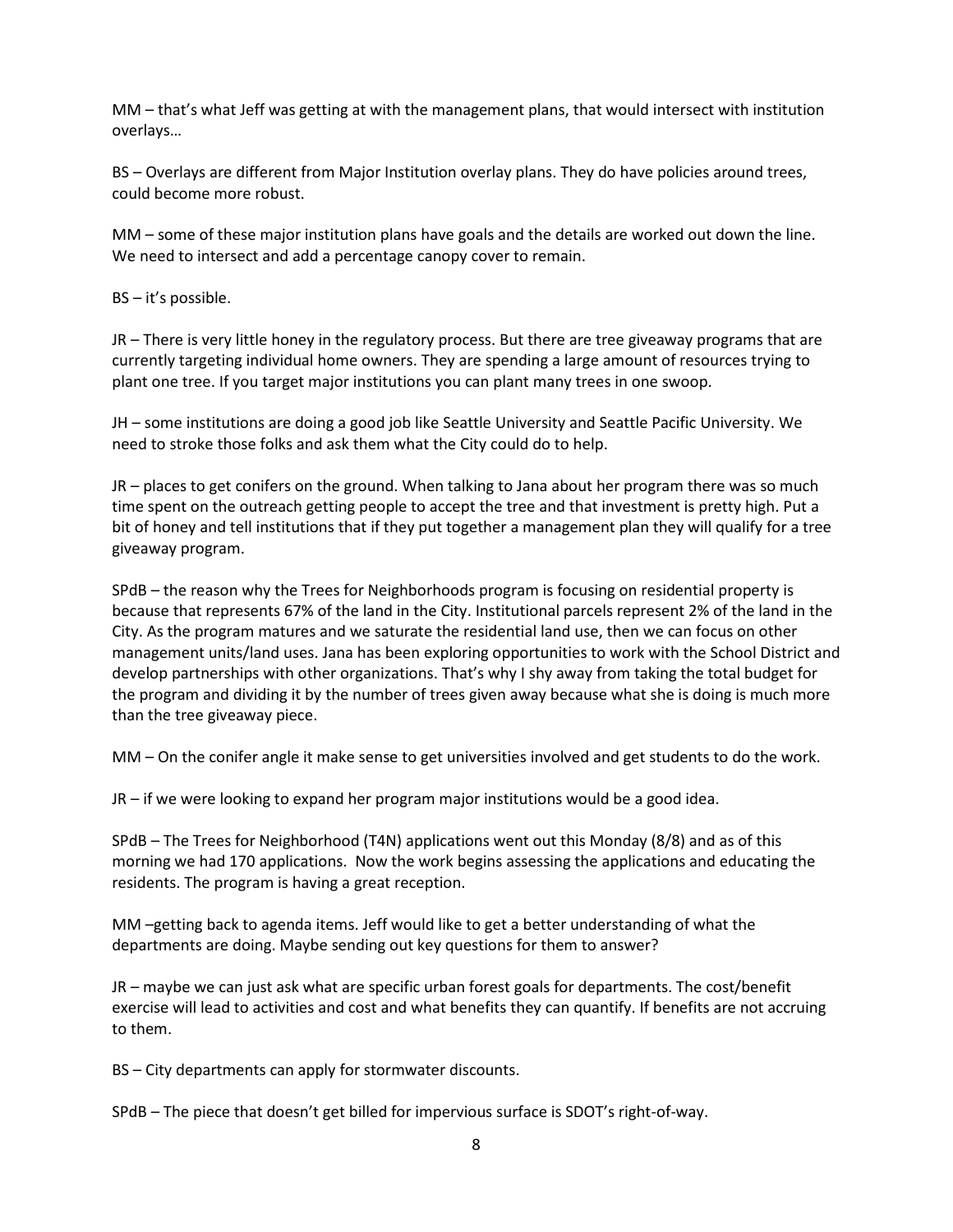JF – Who is the head of the IDT?

SPdB – I convene it. I call for agenda items. When I'm aware of issues that might need to be discussed I bring them up. I keep them abreast of the UFC work.

JR – this is like an annual retreat

SPdB – this is a working meeting. My understanding is that this is following up on the UFC request that Council adopt the UFMP. Council issued a resolution recognizing the UFMP as the guide for both the IDT and the UFC work plans. They are expecting close collaboration by both groups. That's why we put together this meeting, after the Mayor has presented his budget. This would help us coordinate the work plan and for all of us to find ways to collaborate in a productive manner to accomplish the UFMP goals.

JR – that was very helpful because we can look at this agenda we need to focus on creating an updated UDMP that will be adopted by Council. That's the goal.

SPdB – my ulterior motive is that, as the groups work together, we develop a relationship that is complementary with no surprises. We are both towards the same goal in a collaborative manner and not a confrontational manner. I would like to know what the UFC would like to know so the IDT can be prepared with answers instead of saying I'll get back to you on that.

JR – One broad agenda item is a wish list for the UFMP update. Whether it's a tweak to a number or a new goal

JF – do they have minutes? Can we see them?

SPdB – Yes, I can send them out.

MM – That was helpful, Sandra. I like the wish list too. Do it early in the process and pick 4-5 and have a deeper discussion.

JR – open from small tweak to a land use goal, to major new initiatives

MM - Sandra and I talked about me doing a chair statement about bringing the groups together, do an introductions/ice breaker. Early agenda item for an opportunity for Q&A. A big picture conversation to see how this departments interact with trees and then talk about barriers to implementing goals and then talk about the wish list.

SPdB – that's why we discussed a couple of meetings ago the UFMP, the Five-year implementation strategy, the 2011 work plan and the 2010 progress report. Then I sent out the table with all the goals from 2007 to 2011 with a comments column to see what's next for the 2012 update, and I also sent out the land use calculator. All of this has been in preparation for this joint meeting and the 2012 UFMP update.

MM – that makes sense. We can also define major categories within the UFMP projects and policies. Some of the data that we collect… we planted 1,000 trees, but where those might be and do follow up on where they are after five years.